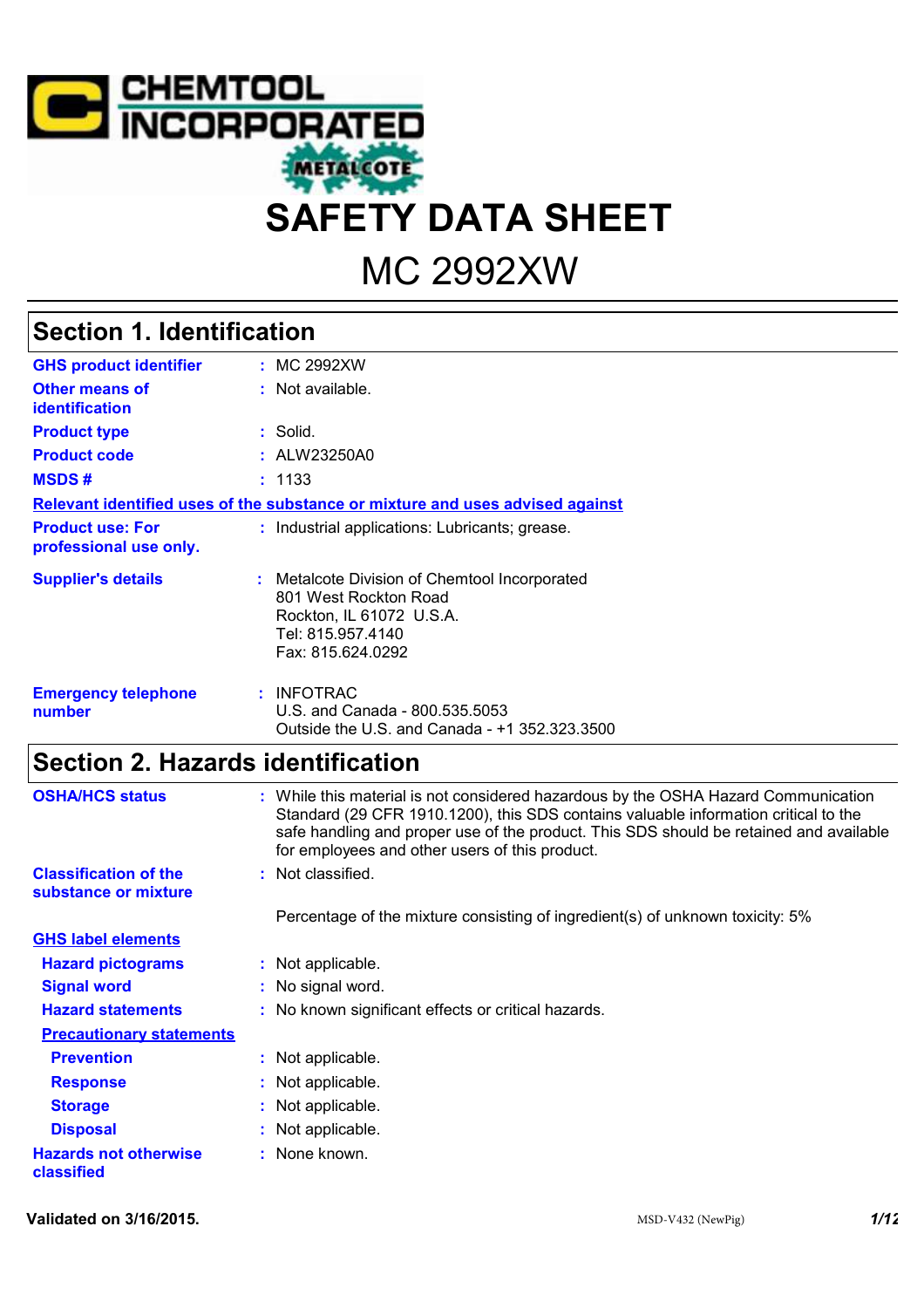## **Section 3. Composition/information on ingredients**

#### **Substance/mixture**

#### **Other means of**

**:** Mixture

**identification**

**:** Not available.

#### **CAS number/other identifiers**

| <b>Ingredient name</b>        | $\frac{9}{6}$ | <b>CAS number</b> |
|-------------------------------|---------------|-------------------|
| White mineral oil (petroleum) | 40-70         | 8042-47-5         |
| zinc oxide                    | $3 - 7$       | 1314-13-2         |

Any concentration shown as a range is to protect confidentiality or is due to batch variation.

**There are no additional ingredients present which, within the current knowledge of the supplier and in the concentrations applicable, are classified as hazardous to health or the environment and hence require reporting in this section.**

**Occupational exposure limits, if available, are listed in Section 8.**

### **Section 4. First aid measures**

#### **Description of necessary first aid measures**

| <b>Eye contact</b>                                 | : Immediately flush eyes with plenty of water, occasionally lifting the upper and lower<br>eyelids. Check for and remove any contact lenses. Get medical attention if irritation<br>occurs.                                                                                                                                                            |
|----------------------------------------------------|--------------------------------------------------------------------------------------------------------------------------------------------------------------------------------------------------------------------------------------------------------------------------------------------------------------------------------------------------------|
| <b>Inhalation</b>                                  | : Remove victim to fresh air and keep at rest in a position comfortable for breathing. Get<br>medical attention if symptoms occur.                                                                                                                                                                                                                     |
| <b>Skin contact</b>                                | : Flush contaminated skin with plenty of water. Remove contaminated clothing and<br>shoes. Get medical attention if symptoms occur.                                                                                                                                                                                                                    |
| <b>Ingestion</b>                                   | : Wash out mouth with water. Remove victim to fresh air and keep at rest in a position<br>comfortable for breathing. If material has been swallowed and the exposed person is<br>conscious, give small quantities of water to drink. Do not induce vomiting unless<br>directed to do so by medical personnel. Get medical attention if symptoms occur. |
| Most important symptoms/effects, acute and delayed |                                                                                                                                                                                                                                                                                                                                                        |
| <b>Potential acute health effects</b>              |                                                                                                                                                                                                                                                                                                                                                        |
| <b>Eye contact</b>                                 | : No known significant effects or critical hazards.                                                                                                                                                                                                                                                                                                    |
| <b>Inhalation</b>                                  | : No known significant effects or critical hazards.                                                                                                                                                                                                                                                                                                    |
| <b>Skin contact</b>                                | : No known significant effects or critical hazards.                                                                                                                                                                                                                                                                                                    |
| <b>Ingestion</b>                                   | : No known significant effects or critical hazards.                                                                                                                                                                                                                                                                                                    |
| Over-exposure signs/symptoms                       |                                                                                                                                                                                                                                                                                                                                                        |
| <b>Eye contact</b>                                 | : No specific data.                                                                                                                                                                                                                                                                                                                                    |
| <b>Inhalation</b>                                  | : No specific data.                                                                                                                                                                                                                                                                                                                                    |
| <b>Skin contact</b>                                | : No specific data.                                                                                                                                                                                                                                                                                                                                    |
| <b>Ingestion</b>                                   | : No specific data.                                                                                                                                                                                                                                                                                                                                    |
|                                                    | Indication of immediate medical attention and special treatment needed, if necessary                                                                                                                                                                                                                                                                   |
| <b>Notes to physician</b>                          | : Treat symptomatically. Contact poison treatment specialist immediately if large<br>quantities have been ingested or inhaled.                                                                                                                                                                                                                         |
| <b>Specific treatments</b>                         | : No specific treatment.                                                                                                                                                                                                                                                                                                                               |
| <b>Protection of first-aiders</b>                  | : No action shall be taken involving any personal risk or without suitable training.                                                                                                                                                                                                                                                                   |
| See toxicological information (Section 11)         |                                                                                                                                                                                                                                                                                                                                                        |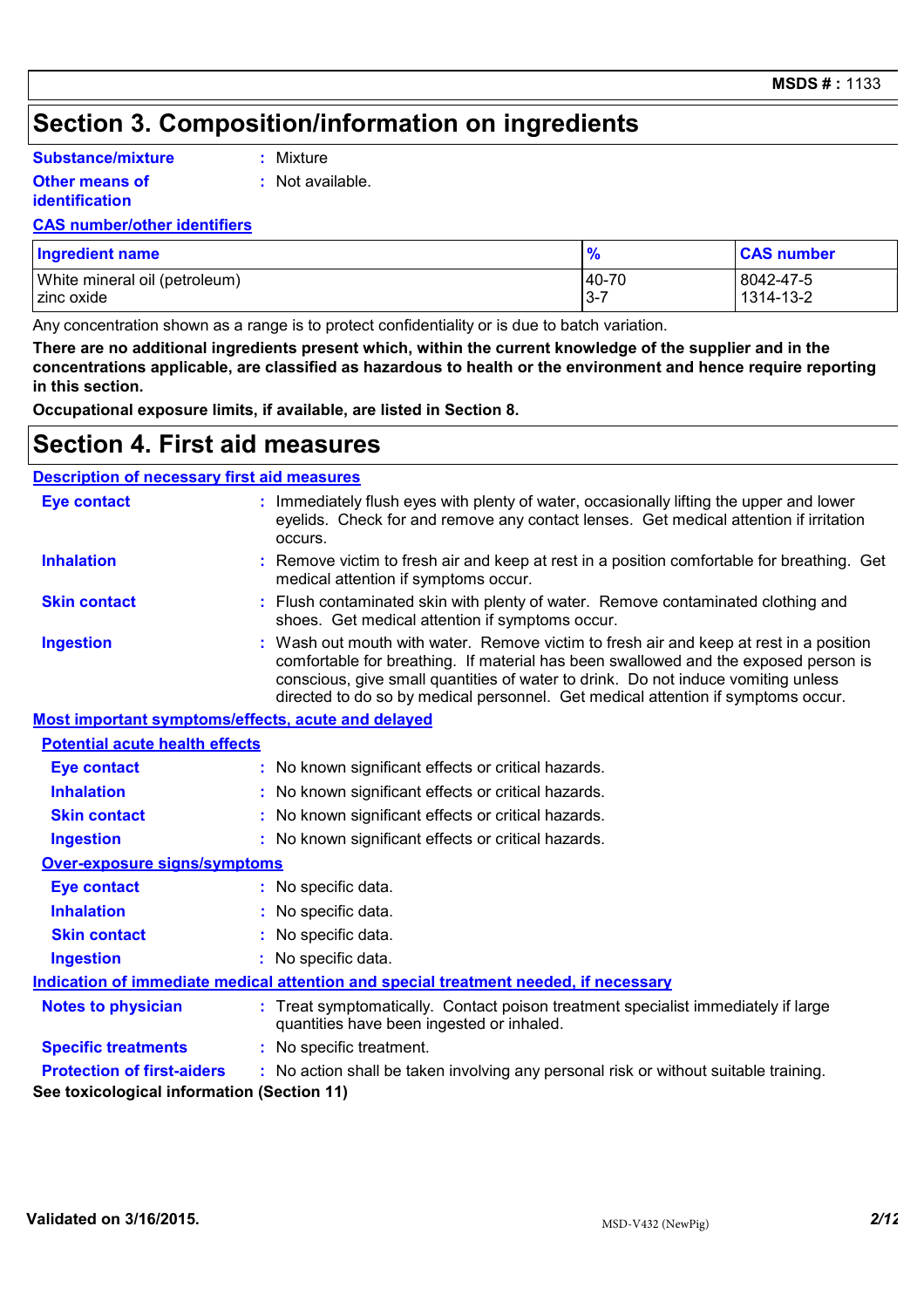## **Section 5. Fire-fighting measures**

| <b>Extinguishing media</b>                               |                                                                                                                                                                                                     |  |
|----------------------------------------------------------|-----------------------------------------------------------------------------------------------------------------------------------------------------------------------------------------------------|--|
| <b>Suitable extinguishing</b><br>media                   | : Use an extinguishing agent suitable for the surrounding fire.                                                                                                                                     |  |
| <b>Unsuitable extinguishing</b><br>media                 | : None known.                                                                                                                                                                                       |  |
| <b>Specific hazards arising</b><br>from the chemical     | : No specific fire or explosion hazard.                                                                                                                                                             |  |
| <b>Hazardous thermal</b><br>decomposition products       | : Decomposition products may include the following materials:<br>carbon dioxide<br>carbon monoxide<br>metal oxide/oxides                                                                            |  |
| <b>Special protective actions</b><br>for fire-fighters   | : Promptly isolate the scene by removing all persons from the vicinity of the incident if<br>there is a fire. No action shall be taken involving any personal risk or without suitable<br>training. |  |
| <b>Special protective</b><br>equipment for fire-fighters | : Fire-fighters should wear appropriate protective equipment and self-contained breathing<br>apparatus (SCBA) with a full face-piece operated in positive pressure mode.                            |  |

# **Section 6. Accidental release measures**

|                                                              | <b>Personal precautions, protective equipment and emergency procedures</b>                                                                                                                                                                                                                                                                       |
|--------------------------------------------------------------|--------------------------------------------------------------------------------------------------------------------------------------------------------------------------------------------------------------------------------------------------------------------------------------------------------------------------------------------------|
| For non-emergency<br>personnel                               | : No action shall be taken involving any personal risk or without suitable training.<br>Evacuate surrounding areas. Keep unnecessary and unprotected personnel from<br>entering. Do not touch or walk through spilled material. Put on appropriate personal<br>protective equipment.                                                             |
| <b>For emergency responders :</b>                            | If specialised clothing is required to deal with the spillage, take note of any information<br>in Section 8 on suitable and unsuitable materials. See also the information in "For non-<br>emergency personnel".                                                                                                                                 |
| <b>Environmental precautions</b>                             | : Avoid dispersal of spilled material and runoff and contact with soil, waterways, drains<br>and sewers. Inform the relevant authorities if the product has caused environmental<br>pollution (sewers, waterways, soil or air).                                                                                                                  |
| <b>Methods and materials for containment and cleaning up</b> |                                                                                                                                                                                                                                                                                                                                                  |
| <b>Small spill</b>                                           | : Move containers from spill area. Vacuum or sweep up material and place in a<br>designated, labeled waste container. Dispose of via a licensed waste disposal<br>contractor.                                                                                                                                                                    |
| <b>Large spill</b>                                           | : Move containers from spill area. Prevent entry into sewers, water courses, basements<br>or confined areas. Vacuum or sweep up material and place in a designated, labeled<br>waste container. Dispose of via a licensed waste disposal contractor. Note: see<br>Section 1 for emergency contact information and Section 13 for waste disposal. |
|                                                              |                                                                                                                                                                                                                                                                                                                                                  |

### **Section 7. Handling and storage**

#### **Precautions for safe handling**

| <b>Protective measures</b>                                                       | : Put on appropriate personal protective equipment (see Section 8).                                                                                                                                                                                                                                                                                                                                                                                                                                           |
|----------------------------------------------------------------------------------|---------------------------------------------------------------------------------------------------------------------------------------------------------------------------------------------------------------------------------------------------------------------------------------------------------------------------------------------------------------------------------------------------------------------------------------------------------------------------------------------------------------|
| <b>Advice on general</b><br>occupational hygiene                                 | : Eating, drinking and smoking should be prohibited in areas where this material is<br>handled, stored and processed. Workers should wash hands and face before eating,<br>drinking and smoking. Remove contaminated clothing and protective equipment before<br>entering eating areas. See also Section 8 for additional information on hygiene<br>measures.                                                                                                                                                 |
| <b>Conditions for safe storage,</b><br>including any<br><b>incompatibilities</b> | : Store in accordance with local regulations. Store in original container protected from<br>direct sunlight in a dry, cool and well-ventilated area, away from incompatible materials<br>(see Section 10) and food and drink. Keep container tightly closed and sealed until<br>ready for use. Containers that have been opened must be carefully resealed and kept<br>upright to prevent leakage. Do not store in unlabeled containers. Use appropriate<br>containment to avoid environmental contamination. |
| Validated on 3/16/2015.                                                          | 3/12                                                                                                                                                                                                                                                                                                                                                                                                                                                                                                          |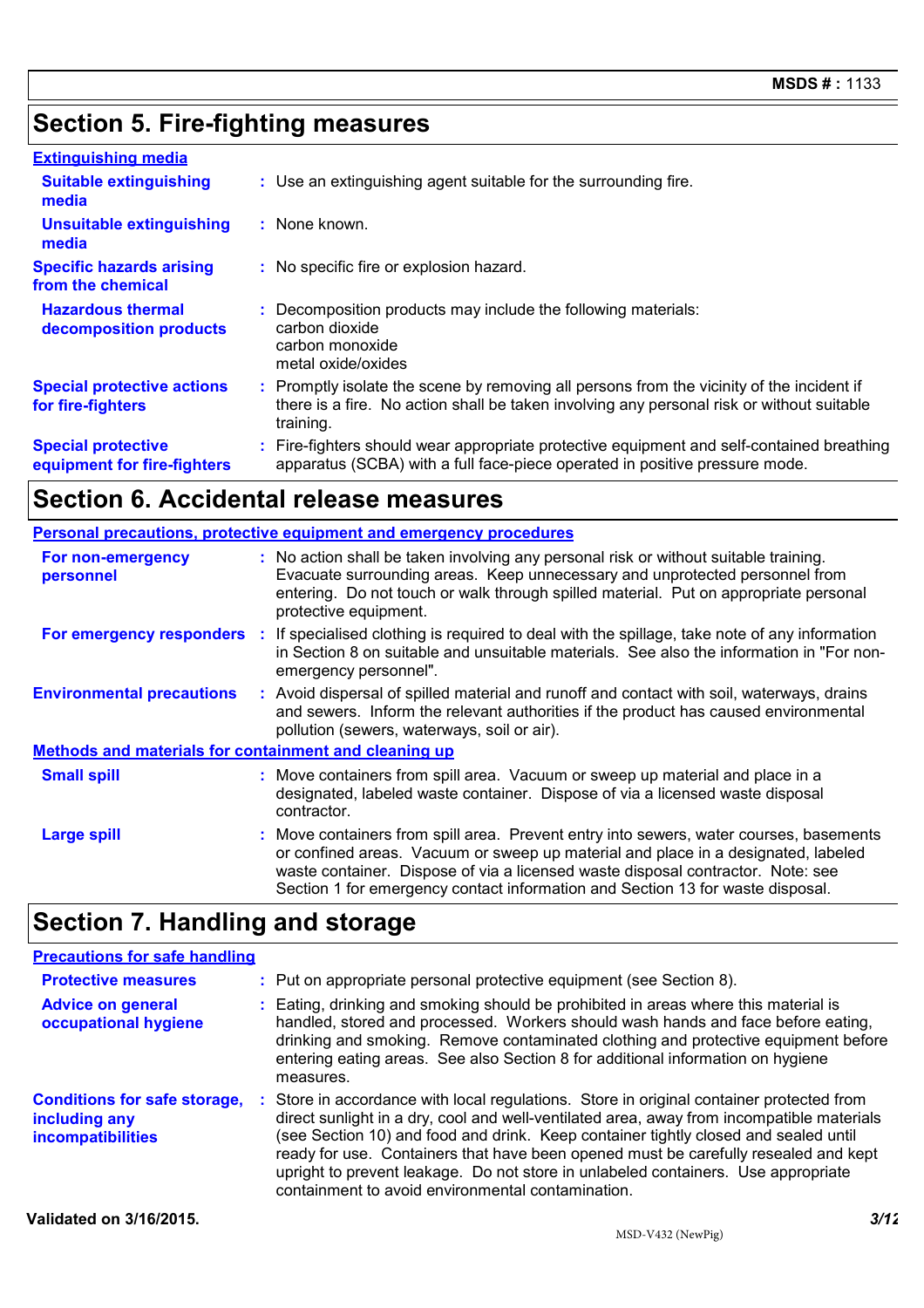# **Section 8. Exposure controls/personal protection**

### **Control parameters**

#### **Occupational exposure limits**

| <b>Ingredient name</b>                            |                                                                                                                                | <b>Exposure limits</b>                                                                                                                                                                                                                                                                                                                                                                                                                                                                                                                                                                                                                                                                                                                                                  |
|---------------------------------------------------|--------------------------------------------------------------------------------------------------------------------------------|-------------------------------------------------------------------------------------------------------------------------------------------------------------------------------------------------------------------------------------------------------------------------------------------------------------------------------------------------------------------------------------------------------------------------------------------------------------------------------------------------------------------------------------------------------------------------------------------------------------------------------------------------------------------------------------------------------------------------------------------------------------------------|
| White mineral oil (petroleum)                     |                                                                                                                                | ACGIH TLV (United States, 6/2013).<br>TWA: 5 mg/m <sup>3</sup> 8 hours. Form: Inhalable<br>fraction<br>NIOSH REL (United States, 10/2013).<br>TWA: 5 mg/m <sup>3</sup> 10 hours. Form: Mist<br>STEL: 10 mg/m <sup>3</sup> 15 minutes. Form: Mist<br>OSHA PEL (United States, 2/2013).                                                                                                                                                                                                                                                                                                                                                                                                                                                                                   |
| zinc oxide                                        |                                                                                                                                | TWA: 5 mg/m <sup>3</sup> 8 hours.<br>NIOSH REL (United States, 10/2013).<br>CEIL: 15 mg/m <sup>3</sup> Form: Dust<br>TWA: 5 mg/m <sup>3</sup> 10 hours. Form: Dust and<br>fumes<br>STEL: 10 mg/m <sup>3</sup> 15 minutes. Form: Fume<br>OSHA PEL 1989 (United States, 3/1989).<br>TWA: 5 mg/m <sup>3</sup> 8 hours. Form: Fume<br>STEL: 10 mg/m <sup>3</sup> 15 minutes. Form: Fume<br>TWA: 5 mg/m <sup>3</sup> 8 hours. Form: Respirable<br>fraction<br>TWA: 10 mg/m <sup>3</sup> 8 hours. Form: Total dust<br>OSHA PEL (United States, 2/2013).<br>TWA: 5 mg/m <sup>3</sup> 8 hours. Form: Fume<br>TWA: 5 mg/m <sup>3</sup> 8 hours. Form: Respirable<br>fraction<br>TWA: 15 mg/m <sup>3</sup> 8 hours. Form: Total dust<br><b>ACGIH TLV (United States, 6/2013).</b> |
|                                                   |                                                                                                                                | TWA: 2 mg/m <sup>3</sup> 8 hours. Form: Respirable<br>fraction<br>STEL: 10 mg/m <sup>3</sup> 15 minutes. Form:<br>Respirable fraction                                                                                                                                                                                                                                                                                                                                                                                                                                                                                                                                                                                                                                   |
| <b>Appropriate engineering</b><br><b>controls</b> | contaminants.                                                                                                                  | : Good general ventilation should be sufficient to control worker exposure to airborne                                                                                                                                                                                                                                                                                                                                                                                                                                                                                                                                                                                                                                                                                  |
| <b>Environmental exposure</b><br><b>controls</b>  | will be necessary to reduce emissions to acceptable levels.                                                                    | : Emissions from ventilation or work process equipment should be checked to ensure<br>they comply with the requirements of environmental protection legislation. In some<br>cases, fume scrubbers, filters or engineering modifications to the process equipment                                                                                                                                                                                                                                                                                                                                                                                                                                                                                                        |
| <b>Individual protection measures</b>             |                                                                                                                                |                                                                                                                                                                                                                                                                                                                                                                                                                                                                                                                                                                                                                                                                                                                                                                         |
| <b>Hygiene measures</b>                           | eating, smoking and using the lavatory and at the end of the working period.<br>showers are close to the workstation location. | : Wash hands, forearms and face thoroughly after handling chemical products, before<br>Appropriate techniques should be used to remove potentially contaminated clothing.<br>Wash contaminated clothing before reusing. Ensure that eyewash stations and safety                                                                                                                                                                                                                                                                                                                                                                                                                                                                                                         |
| <b>Eye/face protection</b>                        | : Safety eyewear complying with an approved standard should be used when a risk<br>shields.                                    | assessment indicates this is necessary to avoid exposure to liquid splashes, mists,<br>gases or dusts. If contact is possible, the following protection should be worn, unless<br>the assessment indicates a higher degree of protection: safety glasses with side-                                                                                                                                                                                                                                                                                                                                                                                                                                                                                                     |
| <b>Skin protection</b>                            |                                                                                                                                |                                                                                                                                                                                                                                                                                                                                                                                                                                                                                                                                                                                                                                                                                                                                                                         |
| <b>Hand protection</b>                            | necessary.                                                                                                                     | : Chemical-resistant, impervious gloves complying with an approved standard should be<br>worn at all times when handling chemical products if a risk assessment indicates this is                                                                                                                                                                                                                                                                                                                                                                                                                                                                                                                                                                                       |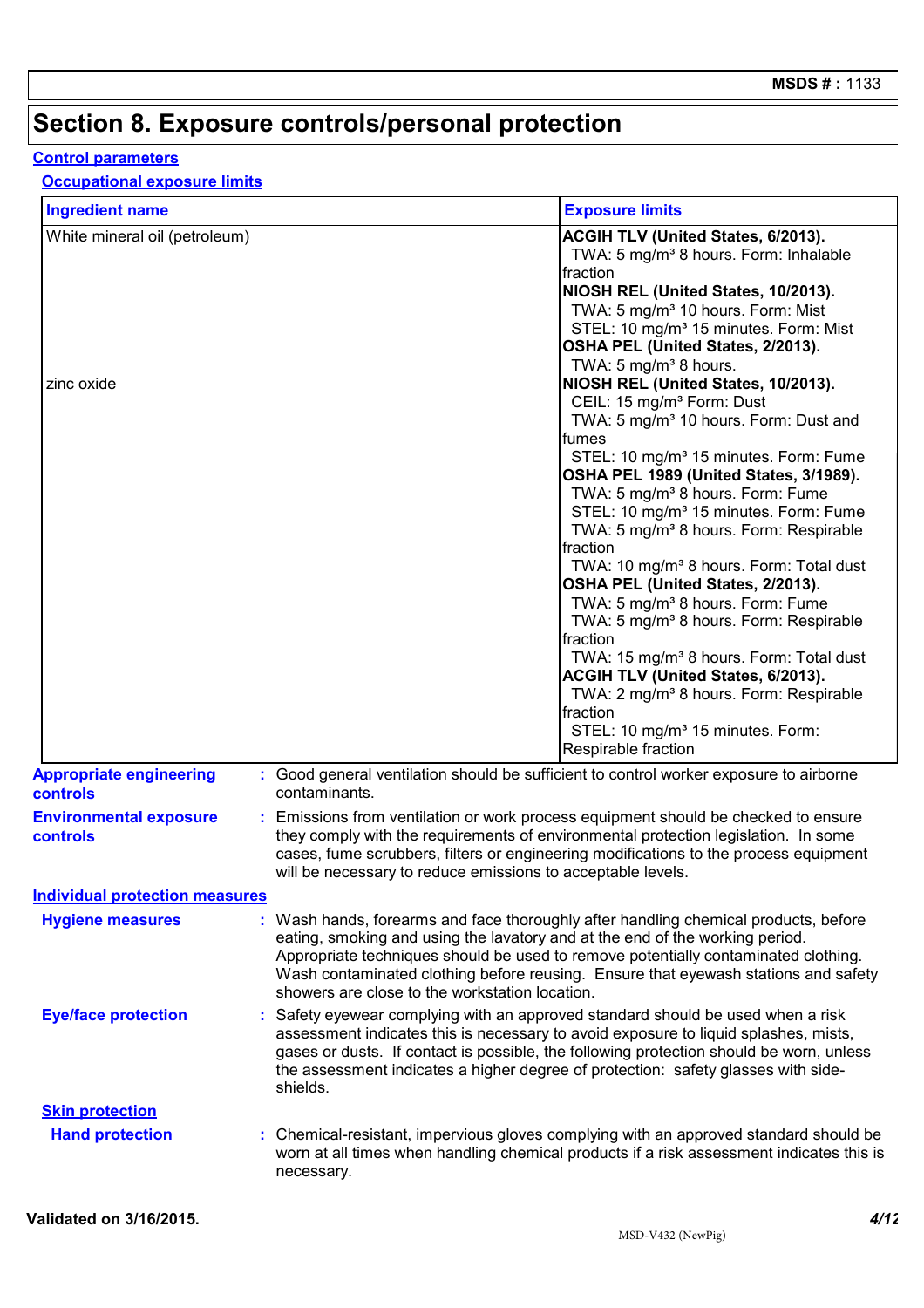# **Section 8. Exposure controls/personal protection**

| <b>Body protection</b>        | : Personal protective equipment for the body should be selected based on the task being<br>performed and the risks involved and should be approved by a specialist before<br>handling this product.                                                                                                                  |
|-------------------------------|----------------------------------------------------------------------------------------------------------------------------------------------------------------------------------------------------------------------------------------------------------------------------------------------------------------------|
| <b>Other skin protection</b>  | : Appropriate footwear and any additional skin protection measures should be selected<br>based on the task being performed and the risks involved and should be approved by a<br>specialist before handling this product.                                                                                            |
| <b>Respiratory protection</b> | : Use a properly fitted, particulate filter respirator complying with an approved standard if<br>a risk assessment indicates this is necessary. Respirator selection must be based on<br>known or anticipated exposure levels, the hazards of the product and the safe working<br>limits of the selected respirator. |

# **Section 9. Physical and chemical properties**

| <b>Appearance</b>                                 |    |                                                                                                                           |
|---------------------------------------------------|----|---------------------------------------------------------------------------------------------------------------------------|
| <b>Physical state</b>                             |    | : Solid. [grease]                                                                                                         |
| <b>Color</b>                                      |    | White.                                                                                                                    |
| Odor                                              |    | Mild. Petroleum oil                                                                                                       |
| <b>Odor threshold</b>                             | ٠  | Not available.                                                                                                            |
| рH                                                |    | Not applicable.                                                                                                           |
| <b>Melting point</b>                              |    | Not available.                                                                                                            |
| <b>Boiling point</b>                              |    | Not available.                                                                                                            |
| <b>Flash point</b>                                |    | Not available.                                                                                                            |
| <b>Evaporation rate</b>                           |    | Not available.                                                                                                            |
| <b>Flammability (solid, gas)</b>                  |    | Flammable in the presence of the following materials or conditions: open flames, sparks<br>and static discharge and heat. |
| Lower and upper explosive<br>(flammable) limits   | ÷. | Not available.                                                                                                            |
| <b>Vapor pressure</b>                             |    | $:$ Not available.                                                                                                        |
| <b>Vapor density</b>                              |    | Not available.                                                                                                            |
| <b>Relative density</b>                           |    | $: 0.89$ g/cm <sup>3</sup>                                                                                                |
| <b>Solubility</b>                                 |    | Insoluble in the following materials: cold water.                                                                         |
| <b>Partition coefficient: n-</b><br>octanol/water |    | Not available.                                                                                                            |
| <b>Auto-ignition temperature</b>                  |    | : Not available.                                                                                                          |
| <b>Decomposition temperature</b>                  |    | : Not available.                                                                                                          |
| <b>Viscosity</b>                                  |    | Kinematic (40°C (104°F)): >0.205 cm <sup>2</sup> /s (>20.5 cSt)                                                           |

# **Section 10. Stability and reactivity**

| <b>Reactivity</b><br><b>Chemical stability</b>                                                            | : No specific test data related to reactivity available for this product or its ingredients.<br>: The product is stable.                                |
|-----------------------------------------------------------------------------------------------------------|---------------------------------------------------------------------------------------------------------------------------------------------------------|
| <b>Possibility of hazardous</b><br>reactions                                                              | : Under normal conditions of storage and use, hazardous reactions will not occur.                                                                       |
| <b>Conditions to avoid</b><br><b>Incompatible materials</b><br><b>Hazardous decomposition</b><br>products | : No specific data.<br>: No specific data.<br>: Under normal conditions of storage and use, hazardous decomposition products should<br>not be produced. |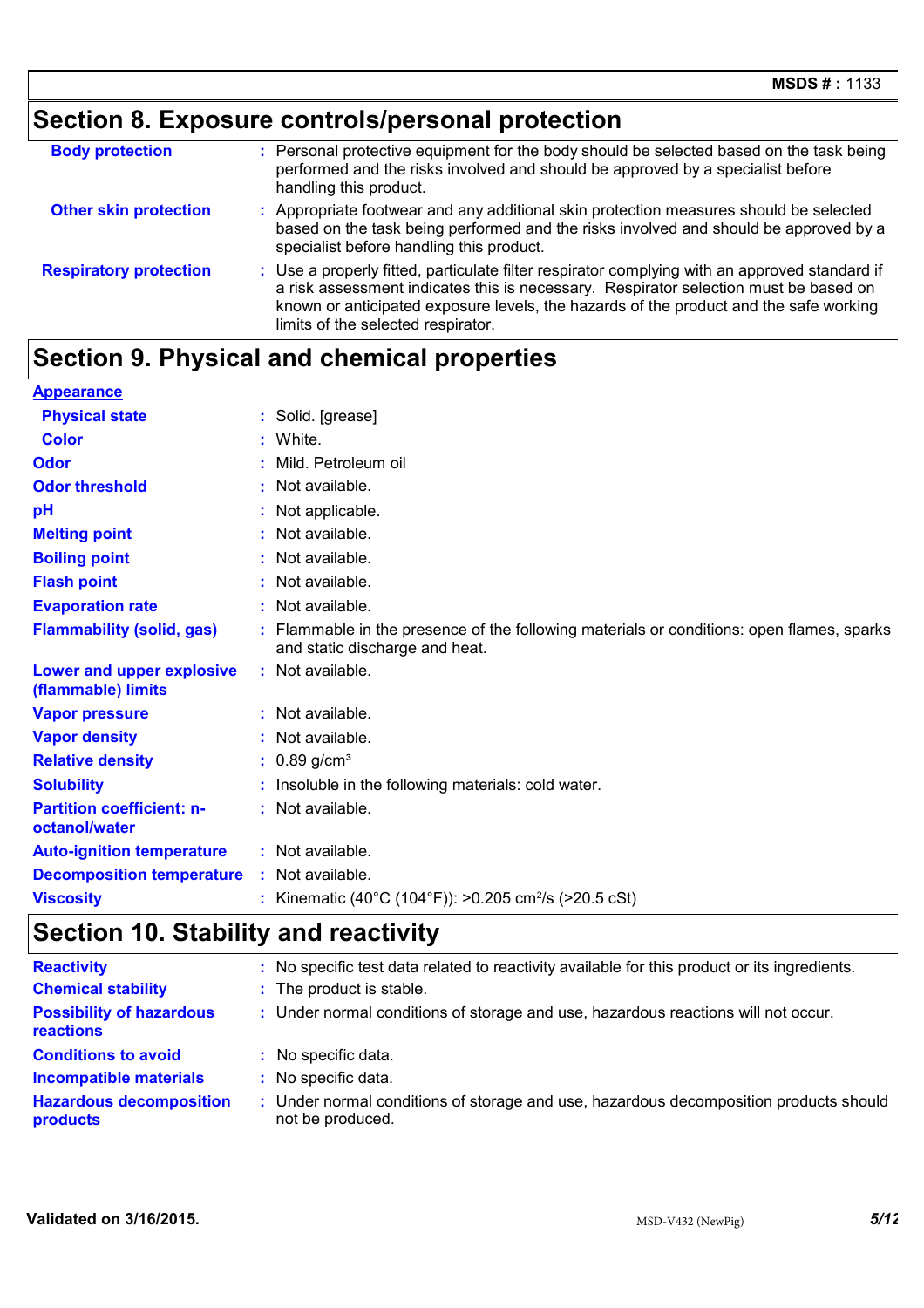# **Section 11. Toxicological information**

### **Information on toxicological effects**

#### **Acute toxicity**

| LD50 Oral<br>White mineral oil (petroleum)<br>>5000 mg/kg<br>Rat<br>$\overline{a}$<br><b>Conclusion/Summary</b><br>: No known significant effects or critical hazards.<br><b>Irritation/Corrosion</b><br><b>Result</b><br><b>Score</b><br><b>Observation</b><br><b>Product/ingredient name</b><br><b>Species</b><br><b>Exposure</b><br>Rabbit<br>Eyes - Mild irritant<br>24 hours 500<br>zinc oxide<br>milligrams<br>Skin - Mild irritant<br>Rabbit<br>24 hours 500<br>milligrams<br><b>Conclusion/Summary</b><br><b>Skin</b><br>May cause skin irritation. No significant irritation expected other than possible<br>mechanical irritation.<br>May cause eye irritation. No significant irritation expected other than possible<br><b>Eyes</b><br>mechanical irritation.<br><b>Respiratory</b><br>Pre-existing respiratory disorders may be aggravated by over-exposure to this product.<br><b>Sensitization</b><br><b>Conclusion/Summary</b><br><b>Skin</b><br>: No specific information is available in our database regarding the skin sensitizing<br>properties of this product. Sensitization not suspected for humans.<br>Sensitization not suspected for humans.<br><b>Respiratory</b><br><b>Mutagenicity</b><br><b>Conclusion/Summary</b><br>There are no data available on the mixture itself. Mutagenicity not suspected for<br>humans.<br><b>Carcinogenicity</b><br><b>Conclusion/Summary</b><br>There are no data available on the mixture itself. Carcinogenicity not suspected for<br>humans.<br><b>Reproductive toxicity</b><br><b>Conclusion/Summary</b><br>: There are no data available on the mixture itself. Not considered to be dangerous to<br>humans, according to our database.<br><b>Teratogenicity</b><br>There are no data available on the mixture itself. Teratogenicity not suspected for<br><b>Conclusion/Summary</b><br>humans.<br><b>Specific target organ toxicity (single exposure)</b><br>Not available.<br><b>Specific target organ toxicity (repeated exposure)</b><br>Not available.<br><b>Aspiration hazard</b><br><b>Name</b><br><b>Result</b><br><b>ASPIRATION HAZARD - Category 1</b><br>White mineral oil (petroleum) | <b>Product/ingredient name</b> | <b>Result</b> |  | <b>Species</b> | <b>Dose</b> |  | <b>Exposure</b> |
|---------------------------------------------------------------------------------------------------------------------------------------------------------------------------------------------------------------------------------------------------------------------------------------------------------------------------------------------------------------------------------------------------------------------------------------------------------------------------------------------------------------------------------------------------------------------------------------------------------------------------------------------------------------------------------------------------------------------------------------------------------------------------------------------------------------------------------------------------------------------------------------------------------------------------------------------------------------------------------------------------------------------------------------------------------------------------------------------------------------------------------------------------------------------------------------------------------------------------------------------------------------------------------------------------------------------------------------------------------------------------------------------------------------------------------------------------------------------------------------------------------------------------------------------------------------------------------------------------------------------------------------------------------------------------------------------------------------------------------------------------------------------------------------------------------------------------------------------------------------------------------------------------------------------------------------------------------------------------------------------------------------------------------------------------------------------------------------------------------------------------------------------------------------------|--------------------------------|---------------|--|----------------|-------------|--|-----------------|
| Repeated or prolonged exposure to spray or mist may produce respiratory tract irritation.                                                                                                                                                                                                                                                                                                                                                                                                                                                                                                                                                                                                                                                                                                                                                                                                                                                                                                                                                                                                                                                                                                                                                                                                                                                                                                                                                                                                                                                                                                                                                                                                                                                                                                                                                                                                                                                                                                                                                                                                                                                                           |                                |               |  |                |             |  |                 |
|                                                                                                                                                                                                                                                                                                                                                                                                                                                                                                                                                                                                                                                                                                                                                                                                                                                                                                                                                                                                                                                                                                                                                                                                                                                                                                                                                                                                                                                                                                                                                                                                                                                                                                                                                                                                                                                                                                                                                                                                                                                                                                                                                                     |                                |               |  |                |             |  |                 |
|                                                                                                                                                                                                                                                                                                                                                                                                                                                                                                                                                                                                                                                                                                                                                                                                                                                                                                                                                                                                                                                                                                                                                                                                                                                                                                                                                                                                                                                                                                                                                                                                                                                                                                                                                                                                                                                                                                                                                                                                                                                                                                                                                                     |                                |               |  |                |             |  |                 |
|                                                                                                                                                                                                                                                                                                                                                                                                                                                                                                                                                                                                                                                                                                                                                                                                                                                                                                                                                                                                                                                                                                                                                                                                                                                                                                                                                                                                                                                                                                                                                                                                                                                                                                                                                                                                                                                                                                                                                                                                                                                                                                                                                                     |                                |               |  |                |             |  |                 |
|                                                                                                                                                                                                                                                                                                                                                                                                                                                                                                                                                                                                                                                                                                                                                                                                                                                                                                                                                                                                                                                                                                                                                                                                                                                                                                                                                                                                                                                                                                                                                                                                                                                                                                                                                                                                                                                                                                                                                                                                                                                                                                                                                                     |                                |               |  |                |             |  |                 |
|                                                                                                                                                                                                                                                                                                                                                                                                                                                                                                                                                                                                                                                                                                                                                                                                                                                                                                                                                                                                                                                                                                                                                                                                                                                                                                                                                                                                                                                                                                                                                                                                                                                                                                                                                                                                                                                                                                                                                                                                                                                                                                                                                                     |                                |               |  |                |             |  |                 |
|                                                                                                                                                                                                                                                                                                                                                                                                                                                                                                                                                                                                                                                                                                                                                                                                                                                                                                                                                                                                                                                                                                                                                                                                                                                                                                                                                                                                                                                                                                                                                                                                                                                                                                                                                                                                                                                                                                                                                                                                                                                                                                                                                                     |                                |               |  |                |             |  |                 |
|                                                                                                                                                                                                                                                                                                                                                                                                                                                                                                                                                                                                                                                                                                                                                                                                                                                                                                                                                                                                                                                                                                                                                                                                                                                                                                                                                                                                                                                                                                                                                                                                                                                                                                                                                                                                                                                                                                                                                                                                                                                                                                                                                                     |                                |               |  |                |             |  |                 |
|                                                                                                                                                                                                                                                                                                                                                                                                                                                                                                                                                                                                                                                                                                                                                                                                                                                                                                                                                                                                                                                                                                                                                                                                                                                                                                                                                                                                                                                                                                                                                                                                                                                                                                                                                                                                                                                                                                                                                                                                                                                                                                                                                                     |                                |               |  |                |             |  |                 |
|                                                                                                                                                                                                                                                                                                                                                                                                                                                                                                                                                                                                                                                                                                                                                                                                                                                                                                                                                                                                                                                                                                                                                                                                                                                                                                                                                                                                                                                                                                                                                                                                                                                                                                                                                                                                                                                                                                                                                                                                                                                                                                                                                                     |                                |               |  |                |             |  |                 |
|                                                                                                                                                                                                                                                                                                                                                                                                                                                                                                                                                                                                                                                                                                                                                                                                                                                                                                                                                                                                                                                                                                                                                                                                                                                                                                                                                                                                                                                                                                                                                                                                                                                                                                                                                                                                                                                                                                                                                                                                                                                                                                                                                                     |                                |               |  |                |             |  |                 |
|                                                                                                                                                                                                                                                                                                                                                                                                                                                                                                                                                                                                                                                                                                                                                                                                                                                                                                                                                                                                                                                                                                                                                                                                                                                                                                                                                                                                                                                                                                                                                                                                                                                                                                                                                                                                                                                                                                                                                                                                                                                                                                                                                                     |                                |               |  |                |             |  |                 |
|                                                                                                                                                                                                                                                                                                                                                                                                                                                                                                                                                                                                                                                                                                                                                                                                                                                                                                                                                                                                                                                                                                                                                                                                                                                                                                                                                                                                                                                                                                                                                                                                                                                                                                                                                                                                                                                                                                                                                                                                                                                                                                                                                                     |                                |               |  |                |             |  |                 |
|                                                                                                                                                                                                                                                                                                                                                                                                                                                                                                                                                                                                                                                                                                                                                                                                                                                                                                                                                                                                                                                                                                                                                                                                                                                                                                                                                                                                                                                                                                                                                                                                                                                                                                                                                                                                                                                                                                                                                                                                                                                                                                                                                                     |                                |               |  |                |             |  |                 |
|                                                                                                                                                                                                                                                                                                                                                                                                                                                                                                                                                                                                                                                                                                                                                                                                                                                                                                                                                                                                                                                                                                                                                                                                                                                                                                                                                                                                                                                                                                                                                                                                                                                                                                                                                                                                                                                                                                                                                                                                                                                                                                                                                                     |                                |               |  |                |             |  |                 |
|                                                                                                                                                                                                                                                                                                                                                                                                                                                                                                                                                                                                                                                                                                                                                                                                                                                                                                                                                                                                                                                                                                                                                                                                                                                                                                                                                                                                                                                                                                                                                                                                                                                                                                                                                                                                                                                                                                                                                                                                                                                                                                                                                                     |                                |               |  |                |             |  |                 |
|                                                                                                                                                                                                                                                                                                                                                                                                                                                                                                                                                                                                                                                                                                                                                                                                                                                                                                                                                                                                                                                                                                                                                                                                                                                                                                                                                                                                                                                                                                                                                                                                                                                                                                                                                                                                                                                                                                                                                                                                                                                                                                                                                                     |                                |               |  |                |             |  |                 |
|                                                                                                                                                                                                                                                                                                                                                                                                                                                                                                                                                                                                                                                                                                                                                                                                                                                                                                                                                                                                                                                                                                                                                                                                                                                                                                                                                                                                                                                                                                                                                                                                                                                                                                                                                                                                                                                                                                                                                                                                                                                                                                                                                                     |                                |               |  |                |             |  |                 |
|                                                                                                                                                                                                                                                                                                                                                                                                                                                                                                                                                                                                                                                                                                                                                                                                                                                                                                                                                                                                                                                                                                                                                                                                                                                                                                                                                                                                                                                                                                                                                                                                                                                                                                                                                                                                                                                                                                                                                                                                                                                                                                                                                                     |                                |               |  |                |             |  |                 |
|                                                                                                                                                                                                                                                                                                                                                                                                                                                                                                                                                                                                                                                                                                                                                                                                                                                                                                                                                                                                                                                                                                                                                                                                                                                                                                                                                                                                                                                                                                                                                                                                                                                                                                                                                                                                                                                                                                                                                                                                                                                                                                                                                                     |                                |               |  |                |             |  |                 |
|                                                                                                                                                                                                                                                                                                                                                                                                                                                                                                                                                                                                                                                                                                                                                                                                                                                                                                                                                                                                                                                                                                                                                                                                                                                                                                                                                                                                                                                                                                                                                                                                                                                                                                                                                                                                                                                                                                                                                                                                                                                                                                                                                                     |                                |               |  |                |             |  |                 |
|                                                                                                                                                                                                                                                                                                                                                                                                                                                                                                                                                                                                                                                                                                                                                                                                                                                                                                                                                                                                                                                                                                                                                                                                                                                                                                                                                                                                                                                                                                                                                                                                                                                                                                                                                                                                                                                                                                                                                                                                                                                                                                                                                                     |                                |               |  |                |             |  |                 |
|                                                                                                                                                                                                                                                                                                                                                                                                                                                                                                                                                                                                                                                                                                                                                                                                                                                                                                                                                                                                                                                                                                                                                                                                                                                                                                                                                                                                                                                                                                                                                                                                                                                                                                                                                                                                                                                                                                                                                                                                                                                                                                                                                                     |                                |               |  |                |             |  |                 |
|                                                                                                                                                                                                                                                                                                                                                                                                                                                                                                                                                                                                                                                                                                                                                                                                                                                                                                                                                                                                                                                                                                                                                                                                                                                                                                                                                                                                                                                                                                                                                                                                                                                                                                                                                                                                                                                                                                                                                                                                                                                                                                                                                                     |                                |               |  |                |             |  |                 |
|                                                                                                                                                                                                                                                                                                                                                                                                                                                                                                                                                                                                                                                                                                                                                                                                                                                                                                                                                                                                                                                                                                                                                                                                                                                                                                                                                                                                                                                                                                                                                                                                                                                                                                                                                                                                                                                                                                                                                                                                                                                                                                                                                                     |                                |               |  |                |             |  |                 |
|                                                                                                                                                                                                                                                                                                                                                                                                                                                                                                                                                                                                                                                                                                                                                                                                                                                                                                                                                                                                                                                                                                                                                                                                                                                                                                                                                                                                                                                                                                                                                                                                                                                                                                                                                                                                                                                                                                                                                                                                                                                                                                                                                                     |                                |               |  |                |             |  |                 |
|                                                                                                                                                                                                                                                                                                                                                                                                                                                                                                                                                                                                                                                                                                                                                                                                                                                                                                                                                                                                                                                                                                                                                                                                                                                                                                                                                                                                                                                                                                                                                                                                                                                                                                                                                                                                                                                                                                                                                                                                                                                                                                                                                                     |                                |               |  |                |             |  |                 |

#### **Information on the likely routes of exposure :** Routes of entry anticipated: Oral, Dermal, Inhalation.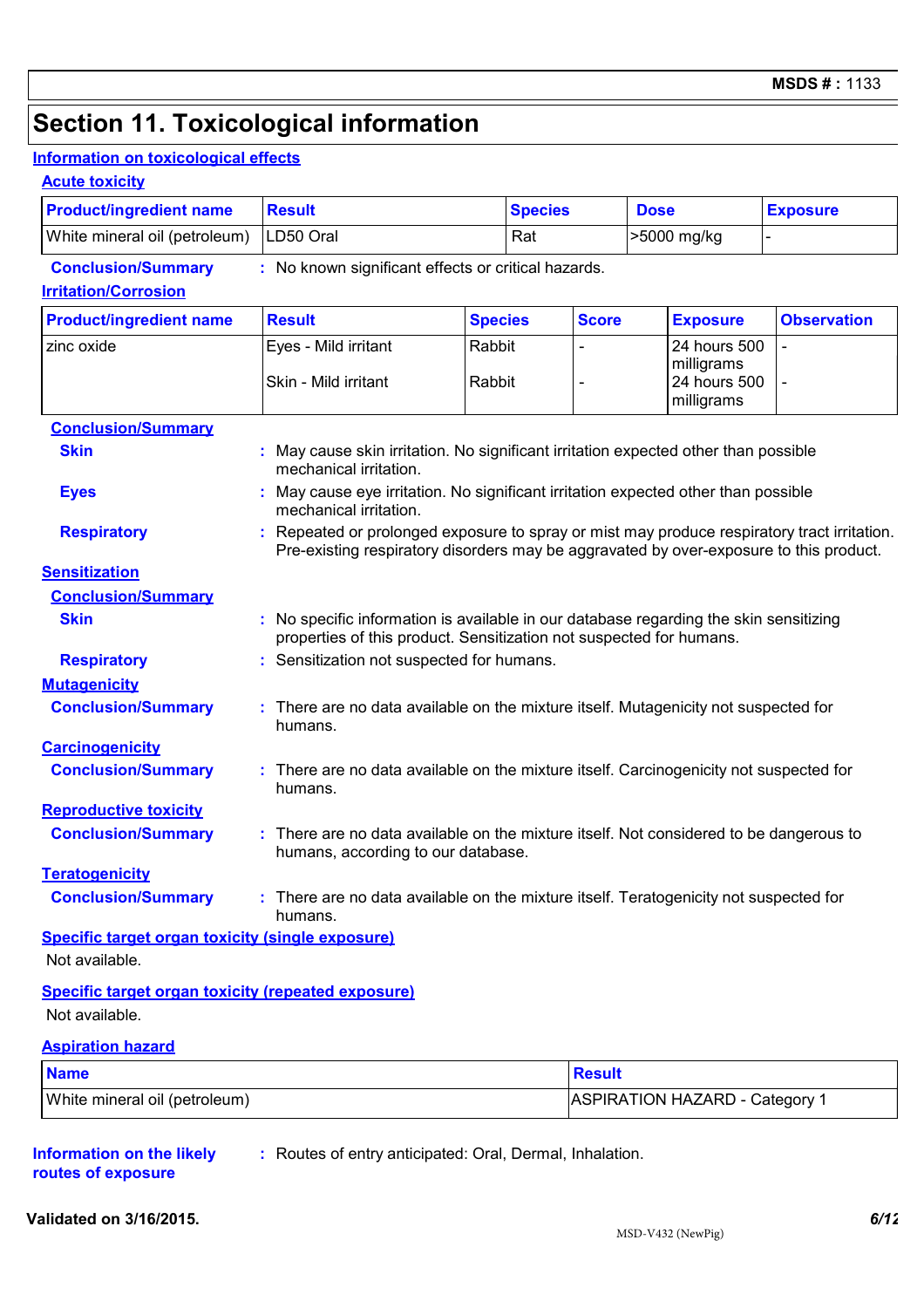# **Section 11. Toxicological information**

| <b>Potential acute health effects</b>   |                                                                                          |
|-----------------------------------------|------------------------------------------------------------------------------------------|
| <b>Eye contact</b>                      | : No known significant effects or critical hazards.                                      |
| <b>Inhalation</b>                       | No known significant effects or critical hazards.                                        |
| <b>Skin contact</b>                     | : No known significant effects or critical hazards.                                      |
| <b>Ingestion</b>                        | : No known significant effects or critical hazards.                                      |
|                                         | Symptoms related to the physical, chemical and toxicological characteristics             |
| <b>Eye contact</b>                      | : No specific data.                                                                      |
| <b>Inhalation</b>                       | : No specific data.                                                                      |
| <b>Skin contact</b>                     | : No specific data.                                                                      |
| <b>Ingestion</b>                        | : No specific data.                                                                      |
|                                         | Delayed and immediate effects and also chronic effects from short and long term exposure |
| <b>Short term exposure</b>              |                                                                                          |
| <b>Potential immediate</b><br>effects   | : Not available.                                                                         |
| <b>Potential delayed effects</b>        | : Not available.                                                                         |
| <b>Long term exposure</b>               |                                                                                          |
| <b>Potential immediate</b><br>effects   | : Not available.                                                                         |
| <b>Potential delayed effects</b>        | : Not available.                                                                         |
| <b>Potential chronic health effects</b> |                                                                                          |
| <b>Conclusion/Summary</b>               | : Contains material that may cause target organ damage, based on animal data.            |
| <b>General</b>                          | : No known significant effects or critical hazards.                                      |
| <b>Carcinogenicity</b>                  | : No known significant effects or critical hazards.                                      |
| <b>Mutagenicity</b>                     | : No known significant effects or critical hazards.                                      |
| <b>Teratogenicity</b>                   | : No known significant effects or critical hazards.                                      |
| <b>Developmental effects</b>            | : No known significant effects or critical hazards.                                      |
| <b>Fertility effects</b>                | : No known significant effects or critical hazards.                                      |
|                                         |                                                                                          |

#### **Numerical measures of toxicity**

#### **Acute toxicity estimates**

Not available.

## **Section 12. Ecological information**

#### **Toxicity**

| <b>Product/ingredient name</b> | <b>Result</b>                                                         | <b>Species</b>                                                                                                | <b>Exposure</b>      |
|--------------------------------|-----------------------------------------------------------------------|---------------------------------------------------------------------------------------------------------------|----------------------|
| zinc oxide                     | Acute EC50 0.042 mg/l Fresh water                                     | Algae - Pseudokirchneriella<br>subcapitata - Exponential growth<br>phase                                      | 72 hours             |
|                                | Acute LC50 98 µg/l Fresh water                                        | Daphnia - Daphnia magna -<br>l Neonate                                                                        | 48 hours             |
|                                | Acute LC50 1.1 ppm Fresh water<br>Chronic NOEC 0.017 mg/l Fresh water | <b>Fish - Oncorhynchus mykiss</b><br>Algae - Pseudokirchneriella<br>subcapitata - Exponential growth<br>phase | 96 hours<br>72 hours |

**Conclusion/Summary :** There are no data available on the mixture itself.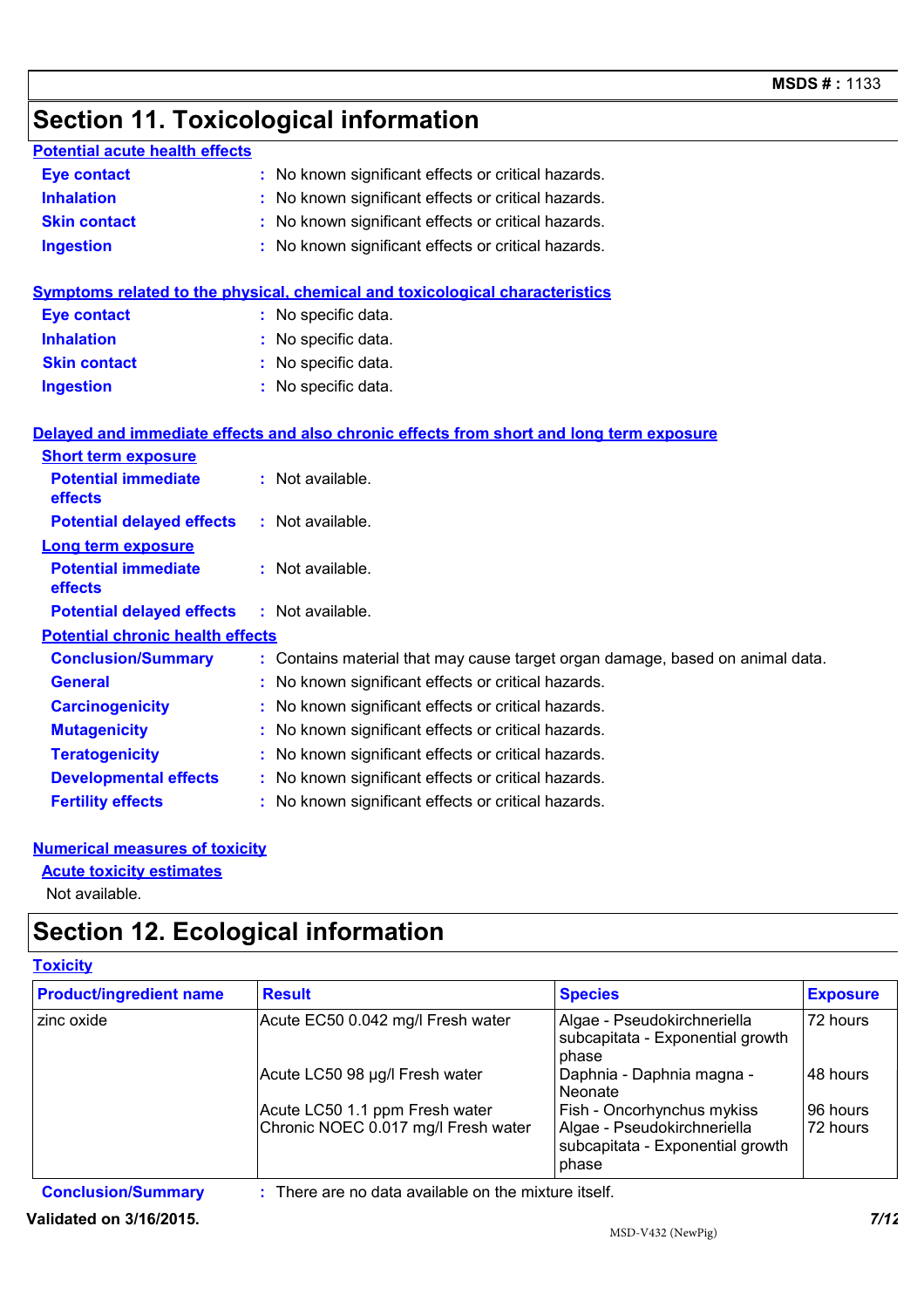## **Section 12. Ecological information**

#### **Persistence and degradability**

**Conclusion/Summary :** This product has not been tested for biodegradation. Not expected to be rapidly degradable. This product is not expected to bioaccumulate through food chains in the environment.

| <b>Product/ingredient name</b> | <b>Aquatic half-life</b> | <b>Photolysis</b> | Biodegradability |
|--------------------------------|--------------------------|-------------------|------------------|
| MC 2992XW                      |                          |                   | Not readily      |

#### **Bioaccumulative potential**

| <b>Product/ingredient name</b>                   | $LogPow$ | <b>BCF</b> | <b>Potential</b> |
|--------------------------------------------------|----------|------------|------------------|
| White mineral oil (petroleum)   >6<br>zinc oxide |          | 60960      | high<br>high     |
| Mobility in soil                                 |          |            |                  |

#### **Mobility in soil**

|                      |                        | <b>Soil/water partition</b> | : Not available.                   |  |
|----------------------|------------------------|-----------------------------|------------------------------------|--|
|                      | coefficient $(K_{oc})$ |                             |                                    |  |
| $\sim$ $\sim$ $\sim$ |                        |                             | $\sim$ $\sim$ $\sim$ $\sim$ $\sim$ |  |

#### **Other adverse effects** : No known significant effects or critical hazards.

### **Section 13. Disposal considerations**

| <b>Disposal methods</b> | : The generation of waste should be avoided or minimized wherever possible. Disposal<br>of this product, solutions and any by-products should at all times comply with the<br>requirements of environmental protection and waste disposal legislation and any<br>regional local authority requirements. Dispose of surplus and non-recyclable products<br>via a licensed waste disposal contractor. Waste should not be disposed of untreated to<br>the sewer unless fully compliant with the requirements of all authorities with jurisdiction.<br>Waste packaging should be recycled. Incineration or landfill should only be considered<br>when recycling is not feasible. This material and its container must be disposed of in a<br>safe way. Empty containers or liners may retain some product residues. Avoid<br>dispersal of spilled material and runoff and contact with soil, waterways, drains and<br>sewers. |
|-------------------------|----------------------------------------------------------------------------------------------------------------------------------------------------------------------------------------------------------------------------------------------------------------------------------------------------------------------------------------------------------------------------------------------------------------------------------------------------------------------------------------------------------------------------------------------------------------------------------------------------------------------------------------------------------------------------------------------------------------------------------------------------------------------------------------------------------------------------------------------------------------------------------------------------------------------------|
|-------------------------|----------------------------------------------------------------------------------------------------------------------------------------------------------------------------------------------------------------------------------------------------------------------------------------------------------------------------------------------------------------------------------------------------------------------------------------------------------------------------------------------------------------------------------------------------------------------------------------------------------------------------------------------------------------------------------------------------------------------------------------------------------------------------------------------------------------------------------------------------------------------------------------------------------------------------|

### **Section 14. Transport information**

|                                      | <b>DOT</b><br><b>Classification</b> | <b>TDG</b><br><b>Classification</b> | <b>Mexico</b><br><b>Classification</b> | <b>ADR/RID</b> | <b>IMDG</b>    | <b>IATA</b>    |
|--------------------------------------|-------------------------------------|-------------------------------------|----------------------------------------|----------------|----------------|----------------|
| <b>UN number</b>                     | Not regulated.                      | Not regulated.                      | Not regulated.                         | Not regulated. | Not regulated. | Not regulated. |
| <b>UN proper</b><br>shipping name    |                                     |                                     |                                        |                |                |                |
| <b>Transport</b><br>hazard class(es) |                                     |                                     |                                        |                |                |                |
| <b>Packing group</b>                 | $\blacksquare$                      | -                                   |                                        |                |                |                |
| <b>Environmental</b><br>hazards      | No.                                 | No.                                 | No.                                    | No.            | No.            | No.            |
| <b>Additional</b><br>information     |                                     |                                     |                                        |                |                |                |

**Special precautions for user Transport within user's premises:** always transport in closed containers that are **:** upright and secure. Ensure that persons transporting the product know what to do in the event of an accident or spillage.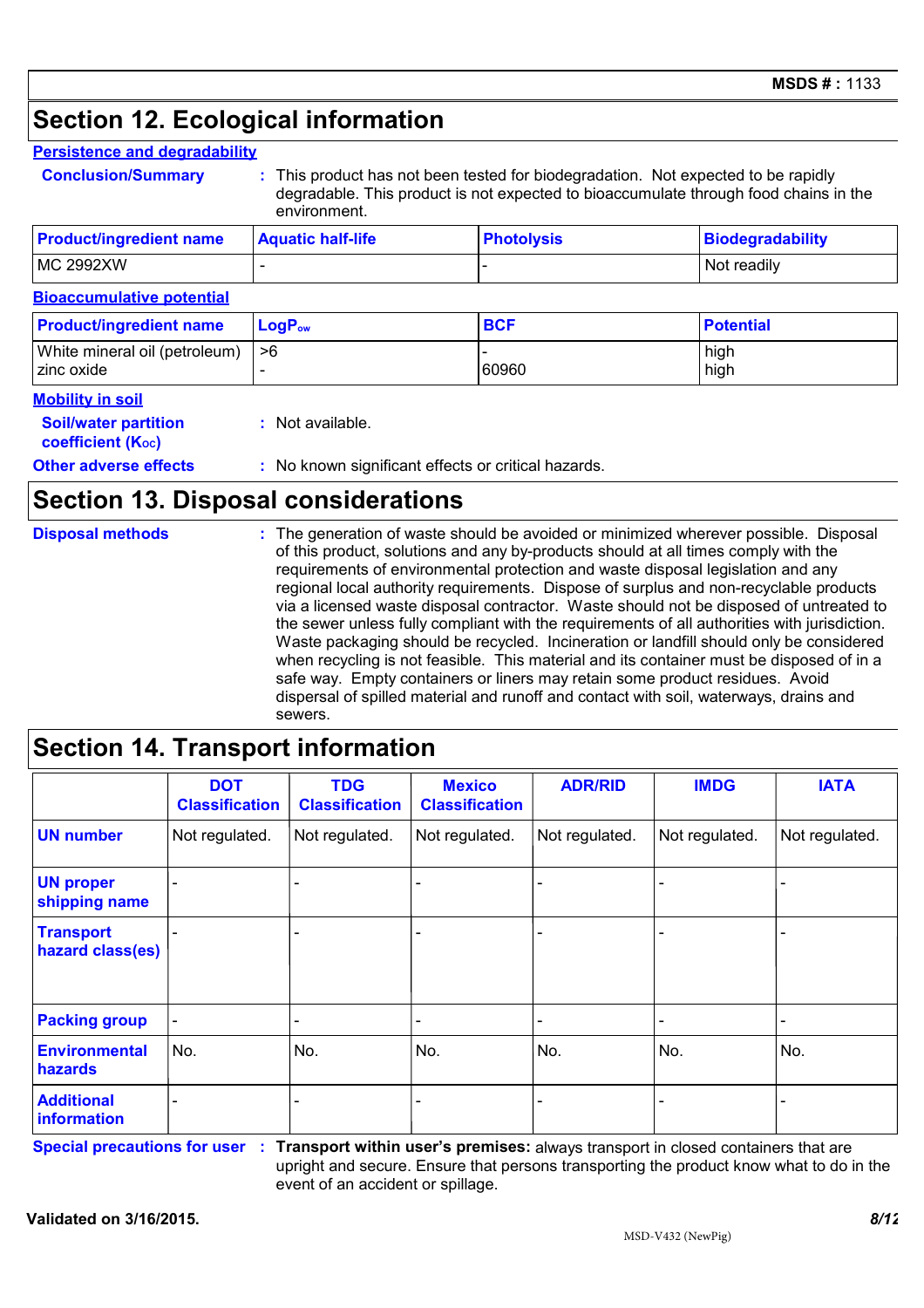### **Section 14. Transport information**

**Transport in bulk according :** Not available. **to Annex II of MARPOL 73/78 and the IBC Code**

### **Section 15. Regulatory information**

| <b>U.S. Federal regulations</b>                                                   |                   |                                       |             |               | : TSCA 8(a) CDR Exempt/Partial exemption: Not determined                  |                  |                |
|-----------------------------------------------------------------------------------|-------------------|---------------------------------------|-------------|---------------|---------------------------------------------------------------------------|------------------|----------------|
|                                                                                   |                   |                                       |             |               | United States inventory (TSCA 8b): All components are listed or exempted. |                  |                |
|                                                                                   |                   | Clean Water Act (CWA) 307: zinc oxide |             |               |                                                                           |                  |                |
| <b>Clean Air Act Section 112</b><br>(b) Hazardous Air<br><b>Pollutants (HAPS)</b> | : Not listed      |                                       |             |               |                                                                           |                  |                |
| <b>Clean Air Act Section 602</b><br><b>Class I Substances</b>                     | : Not listed      |                                       |             |               |                                                                           |                  |                |
| <b>Clean Air Act Section 602</b><br><b>Class II Substances</b>                    | : Not listed      |                                       |             |               |                                                                           |                  |                |
| <b>DEA List I Chemicals</b><br>(Precursor Chemicals)                              | : Not listed      |                                       |             |               |                                                                           |                  |                |
| <b>DEA List II Chemicals</b><br><b>(Essential Chemicals)</b>                      | : Not listed      |                                       |             |               |                                                                           |                  |                |
| <b>SARA 302/304</b>                                                               |                   |                                       |             |               |                                                                           |                  |                |
| <b>Composition/information on ingredients</b>                                     |                   |                                       |             |               |                                                                           |                  |                |
| No products were found.                                                           |                   |                                       |             |               |                                                                           |                  |                |
| <b>SARA 304 RQ</b>                                                                | : Not applicable. |                                       |             |               |                                                                           |                  |                |
| <b>SARA 311/312</b>                                                               |                   |                                       |             |               |                                                                           |                  |                |
| <b>Classification</b>                                                             | : Not applicable. |                                       |             |               |                                                                           |                  |                |
| <b>Composition/information on ingredients</b>                                     |                   |                                       |             |               |                                                                           |                  |                |
| <b>Name</b>                                                                       |                   | $\frac{9}{6}$                         | <b>Fire</b> | <b>Sudden</b> | <b>Reactive</b>                                                           | <b>Immediate</b> | <b>Delayed</b> |

| <b>Name</b> | $\frac{9}{6}$ | <b>Fire</b>     | <b>Sudden</b>     | <b>Reactive</b> | Immediate | <b>Delayed</b> |  |
|-------------|---------------|-----------------|-------------------|-----------------|-----------|----------------|--|
|             |               |                 | hazard release of |                 | (acute)   | (chronic)      |  |
|             |               |                 | <b>pressure</b>   |                 | health    | health         |  |
|             |               |                 |                   |                 | ∣ hazard  | hazard         |  |
| zinc oxide  | $3 - 7$       | IN <sub>o</sub> | No.               | No.             | Yes.      | No.            |  |

**SARA 313**

|                                           | <b>Product name</b> | <b>CAS number</b> | $\frac{9}{6}$ |
|-------------------------------------------|---------------------|-------------------|---------------|
| <b>Form R - Reporting</b><br>requirements | zinc oxide          | 1314-13-2         | $3 - 7$       |
| <b>Supplier notification</b>              | zinc oxide          | 1314-13-2         | $3 - 7$       |

SARA 313 notifications must not be detached from the SDS and any copying and redistribution of the SDS shall include copying and redistribution of the notice attached to copies of the SDS subsequently redistributed.

#### **State regulations**

**Connecticut Carcinogen Reporting <b>Example 2.** None of the components are listed.

- 
- **Connecticut Hazardous Material Survey :** None of the components are listed.
- **Florida substances :** None of the components are listed.
- **Illinois Chemical Safety Act :** None of the components are listed.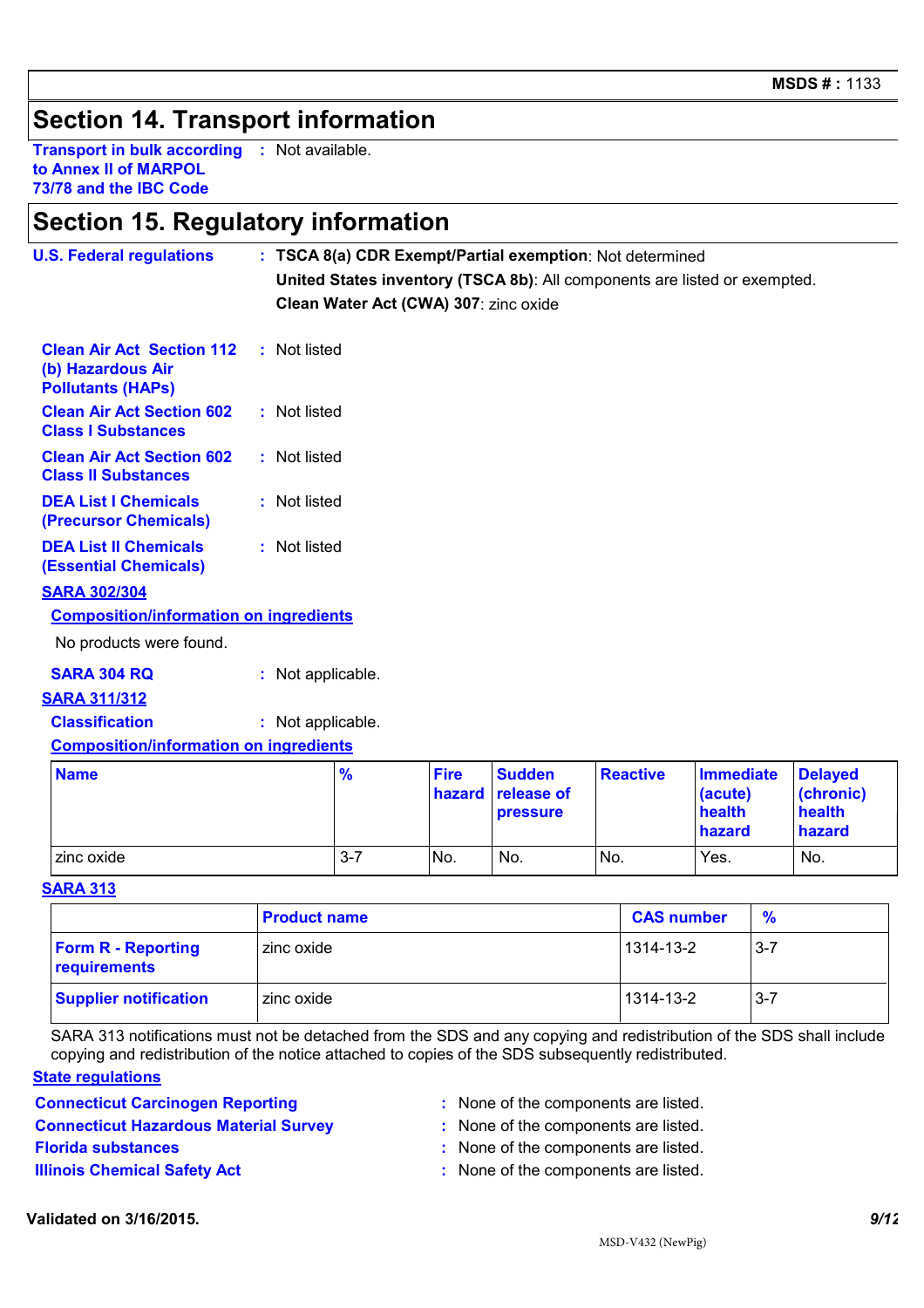# **Section 15. Regulatory information**

| <b>Illinois Toxic Substances Disclosure to Employee</b><br><b>Act</b> | : None of the components are listed.                                                          |
|-----------------------------------------------------------------------|-----------------------------------------------------------------------------------------------|
| <b>Louisiana Reporting</b>                                            | : None of the components are listed.                                                          |
| <b>Louisiana Spill</b>                                                | : None of the components are listed.                                                          |
| <b>Massachusetts Spill</b>                                            | : None of the components are listed.                                                          |
| <b>Massachusetts Substances</b>                                       | : The following components are listed: CALCIUM<br>CARBONATE; ZINC OXIDE FUME                  |
| <b>Michigan Critical Material</b>                                     | : None of the components are listed.                                                          |
| <b>Minnesota Hazardous Substances</b>                                 | : None of the components are listed.                                                          |
| <b>New Jersey Spill</b>                                               | : None of the components are listed.                                                          |
| <b>New Jersey Toxic Catastrophe Prevention Act</b>                    | : None of the components are listed.                                                          |
| <b>New Jersey Hazardous Substances</b>                                | : The following components are listed: CALCIUM<br>CARBONATE; LIMESTONE; ZINC OXIDE            |
| <b>New York Acutely Hazardous Substances</b>                          | : None of the components are listed.                                                          |
| <b>New York Toxic Chemical Release Reporting</b>                      | : None of the components are listed.                                                          |
| <b>Pennsylvania RTK Hazardous Substances</b>                          | : The following components are listed: LIMESTONE;<br>ALUMINUM SOLUBLE SALTS; ZINC OXIDE (ZNO) |

**Rhode Island Hazardous Substances :** None of the components are listed.

#### **California Prop. 65**

**WARNING:** This product contains a chemical known to the State of California to cause cancer.

| <b>Ingredient name</b>           | <b>Cancer</b> | <b>Reproductive</b> | No significant risk<br>level | <b>Maximum</b><br>acceptable dosage<br><b>level</b> |
|----------------------------------|---------------|---------------------|------------------------------|-----------------------------------------------------|
| Iead monoxide - Impurity in zinc | Yes.          | No.                 | No.                          | INo.                                                |
| cadmium oxide - Impurity in zinc | Yes.          | Yes.                | No.                          | No.                                                 |

#### **International regulations**

**Chemical Weapon Convention List Schedules I, II & III Chemicals**

Not listed.

**Montreal Protocol (Annexes A, B, C, E)**

Not listed.

#### **International lists**

| <b>National inventory</b> |                                                                                    |
|---------------------------|------------------------------------------------------------------------------------|
| <b>Australia</b>          | : All components are listed or exempted.                                           |
| <b>China</b>              | : All components are listed or exempted.                                           |
| <b>Europe</b>             | : All components are listed or exempted.                                           |
| <b>Japan</b>              | : Not determined.                                                                  |
| <b>Malaysia</b>           | : Not determined.                                                                  |
| <b>New Zealand</b>        | : All components are listed or exempted.                                           |
| <b>Philippines</b>        | : Not determined.                                                                  |
| <b>Republic of Korea</b>  | : Not determined.                                                                  |
| <b>Taiwan</b>             | : Not determined.                                                                  |
| <u>Canada</u>             |                                                                                    |
| <b>WHMIS (Canada)</b>     | : Class D-2A: Material causing other toxic effects (Very toxic).                   |
| <b>Canadian lists</b>     |                                                                                    |
| <b>Canadian NPRI</b>      | : The following components are listed: White mineral oil; Zinc (and its compounds) |
|                           |                                                                                    |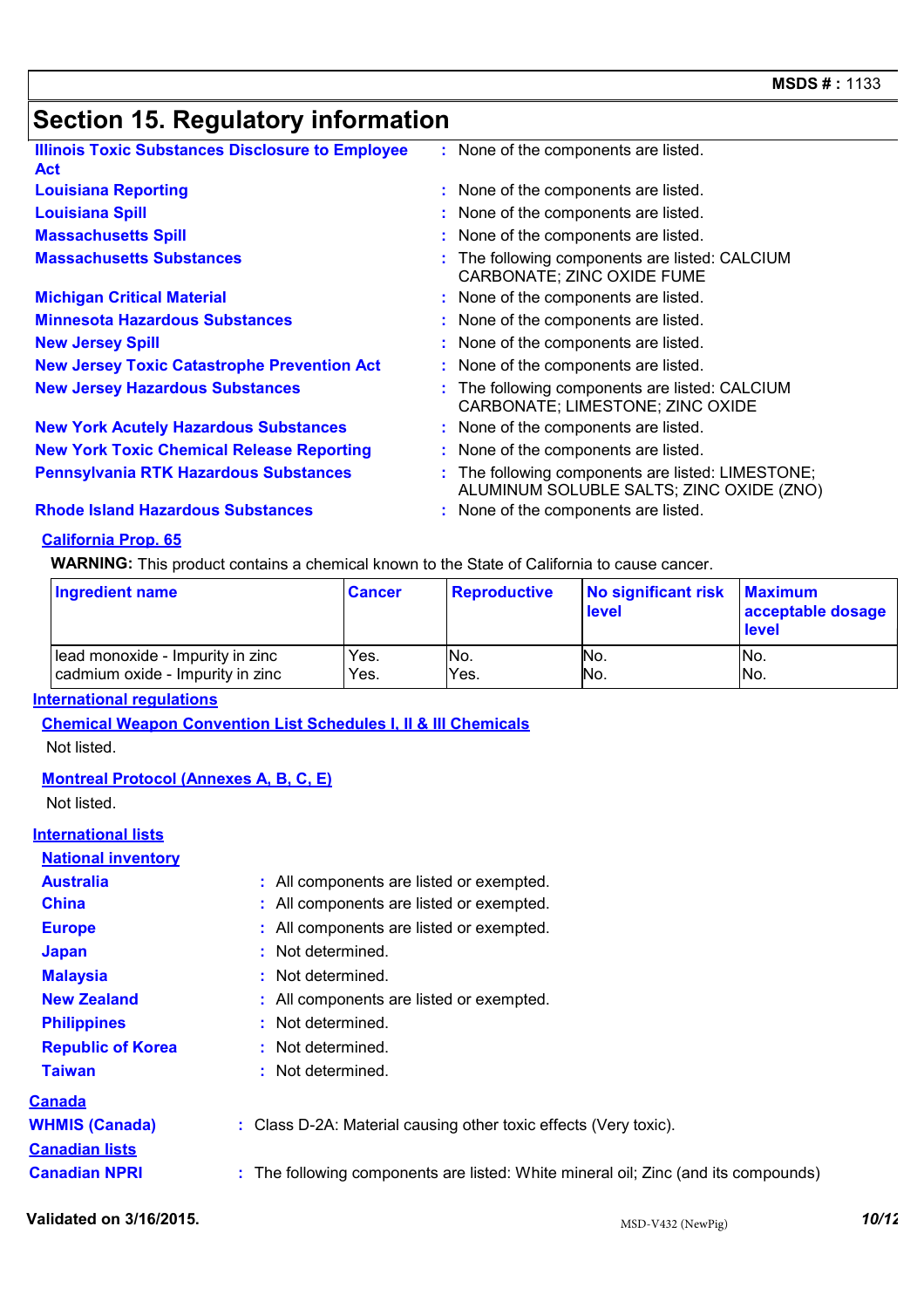### **Section 15. Regulatory information**

**CEPA Toxic substances :** None of the components are listed.

**Canada inventory; DSL/**

**NDSL :** At least one component is not listed in DSL but all such components are listed in NDSL.

**This product has been classified in accordance with the hazard criteria of the Controlled Products Regulations and the MSDS contains all the information required by the Controlled Products Regulations.**

### **Section 16. Other information**

**Hazardous Material Information System (U.S.A.)**



**Caution: HMIS® ratings are based on a 0-4 rating scale, with 0 representing minimal hazards or risks, and 4 representing significant hazards or risks Although HMIS® ratings are not required on SDSs under 29 CFR 1910. 1200, the preparer may choose to provide them. HMIS® ratings are to be used with a fully implemented HMIS® program. HMIS® is a registered mark of the National Paint & Coatings Association (NPCA). HMIS® materials may be purchased exclusively from J. J. Keller (800) 327-6868.**

**The customer is responsible for determining the PPE code for this material.**

**National Fire Protection Association (U.S.A.)**



**Reprinted with permission from NFPA 704-2001, Identification of the Hazards of Materials for Emergency Response Copyright ©1997, National Fire Protection Association, Quincy, MA 02269. This reprinted material is not the complete and official position of the National Fire Protection Association, on the referenced subject which is represented only by the standard in its entirety.**

**Copyright ©2001, National Fire Protection Association, Quincy, MA 02269. This warning system is intended to be interpreted and applied only by properly trained individuals to identify fire, health and reactivity hazards of chemicals. The user is referred to certain limited number of chemicals with recommended classifications in NFPA 49 and NFPA 325, which would be used as a guideline only. Whether the chemicals are classified by NFPA or not, anyone using the 704 systems to classify chemicals does so at their own risk.**

| <b>History</b>                    |                                                                                                                                                                                                                                                                                                                                                                                                                                                                                                                                                                       |
|-----------------------------------|-----------------------------------------------------------------------------------------------------------------------------------------------------------------------------------------------------------------------------------------------------------------------------------------------------------------------------------------------------------------------------------------------------------------------------------------------------------------------------------------------------------------------------------------------------------------------|
| Date of issue/Date of<br>revision | : 3/16/2015.                                                                                                                                                                                                                                                                                                                                                                                                                                                                                                                                                          |
| Date of previous issue            | : 11/17/2014.                                                                                                                                                                                                                                                                                                                                                                                                                                                                                                                                                         |
| <b>Version</b>                    | $\therefore$ 2                                                                                                                                                                                                                                                                                                                                                                                                                                                                                                                                                        |
|                                   | Regulatory Department, Chemtool Inc.                                                                                                                                                                                                                                                                                                                                                                                                                                                                                                                                  |
| <b>Key to abbreviations</b>       | $\therefore$ ATE = Acute Toxicity Estimate<br>BCF = Bioconcentration Factor<br>GHS = Globally Harmonized System of Classification and Labelling of Chemicals<br>IATA = International Air Transport Association<br>IBC = Intermediate Bulk Container<br><b>IMDG = International Maritime Dangerous Goods</b><br>LogPow = logarithm of the octanol/water partition coefficient<br>MARPOL 73/78 = International Convention for the Prevention of Pollution From Ships,<br>1973 as modified by the Protocol of 1978. ("Marpol" = marine pollution)<br>UN = United Nations |